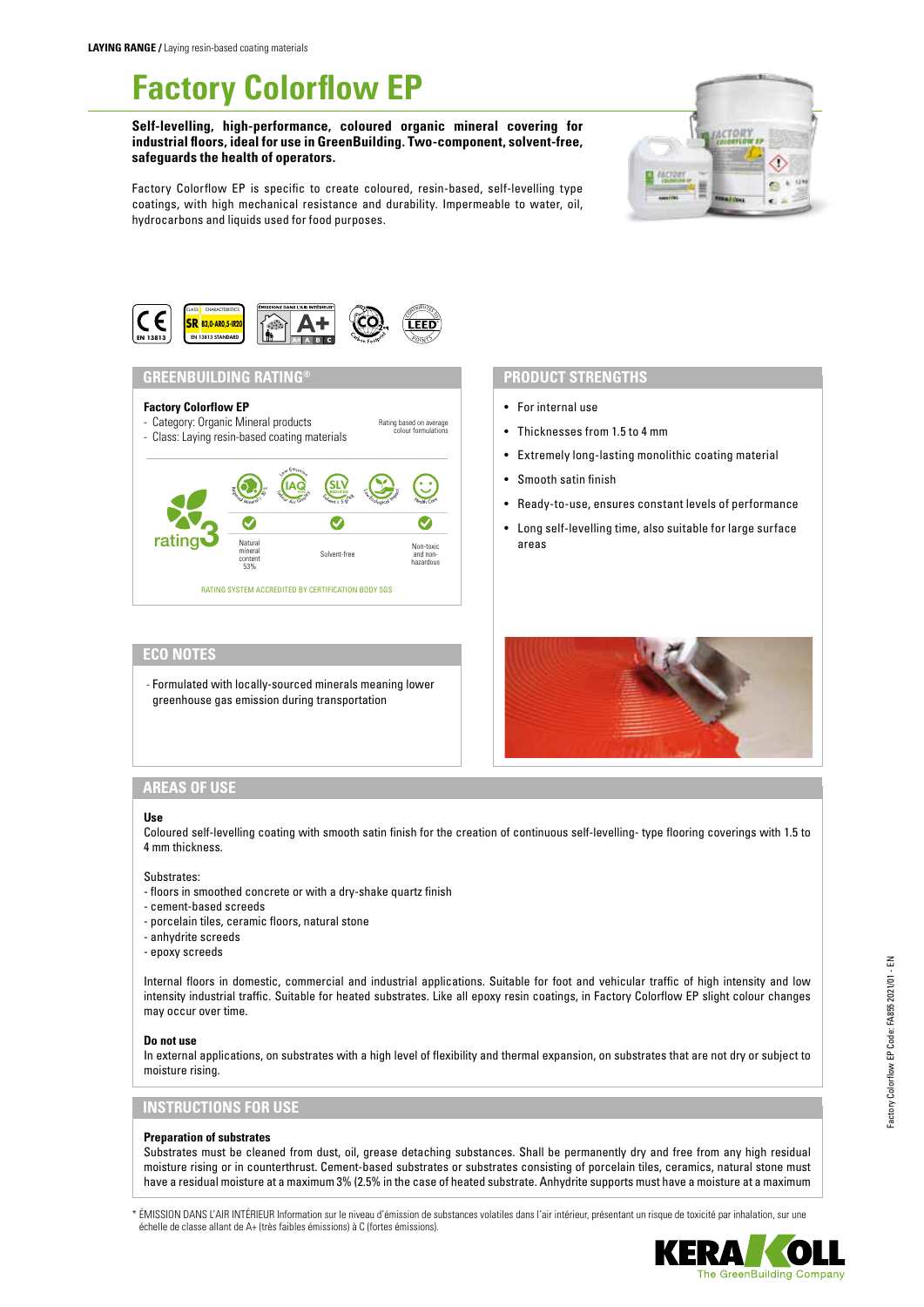## **INSTRUCTIONS FOR USE**

0.5% (0.2% in the case of heated substrate). The substrate must be stable, non-deformable have already completed the hygrometric shrinkage and without non-stable cracks. The substrates must be mechanically prepared using suitable processing cycle depending on the selected system and perfectly dusted. Generally, the most suitable preparation in case of realization of self-levelling covering is the shot peening. After they have been cleaned and prepared, substrates must have a surface tear strength >1.5 mPa according to ASTM D 4541 and a compressive strength > 25 N/mm².

Substrates in smoothed concrete or with a dry-shake quartz finish, cement-based screeds, anhydrite screeds, after mechanical preparation and removal of dust should be treated using the impregnation technique with EP21 diluted with Keragrip Eco Pulep up to 30% according to the absorption of the substrate and prepared with Keralevel® Floor and dusted until saturated with Quartz 1.3. In the case of presence of stable cracks, chases for electrical systems or in general in the presence of discontinuous or uneven substrates, provide during application of Keralevel® Floor the insertion of Net 90 suitable reinforcing mesh.

The substrates consisting of porcelain floors, ceramic, natural stone, after mechanical preparation and removal of dust should be prepared with Keralevel® Floor and Net 90.

Substrates consisting of epoxy screeds must be finished with EP21 mixed in a 1:1 ratio with Quarzo 1.3 .

#### **Preparation**

Factory Colorflow EP is prepared by mixing together parts A and B from the bottom upwards, using a low-rev (400/min.) helicoidal agitator, respecting the preset ratio of the packs (Part A 12 kg : Part B 2 kg). Pour Part B into the bucket containing Part A, being careful to mix the two parts uniformly until a smooth, even coloured mixture is obtained. It is necessary to mix an amount of product that can be used within 20 minutes.

#### **Application**

Apply Factory Colorflow EP with a toothed or smooth spreader.

#### **Cleaning**

Residual traces of Factory Colorflow EP can be removed from tools with alcohol before the product has hardened.

## **SPECIAL NOTES**

If the substrate contains joints that are subject to shrinkage or movement in general, they must be brought to the surface and treated with suitable elastic sealing agents.

In the event that Factory Colorflow EP is used in environments with aesthetic value, it is recommended to give the coating a greater scratch-proof protection, to protect the surface by applying 2 coats of opaque finished Factory Protection PU.

## **ABSTRACT**

*The resin coating will be made of mineral self-levelling organic formulation for industrial floor coverings, in accordance with the GreenBuilding Rating® 3 such as Factory Colorflow EP by Kerakoll Spa. Apply the product using a smooth or toothed spreader on the previously prepared substrate in thicknesses from 2 to 4 mm. Coverage ≈ 1.6 kg/mm/m².*

## **TECHNICAL DATA COMPLIANT WITH KERAKOLL QUALITY STANDARD**

| Appearance                        | fluid, coloured paste                                                                                                                                                                       |
|-----------------------------------|---------------------------------------------------------------------------------------------------------------------------------------------------------------------------------------------|
| Shelf life                        | $\approx$ 12 months from production in the original sealed packaging                                                                                                                        |
| Warning                           | protect from frost, avoid direct exposure to sunlight and sources of heat                                                                                                                   |
| Pack                              | part A 12 kg bucket - Part B 2 kg can                                                                                                                                                       |
| Mixing ratio                      | Part A : Part B = $6:1$                                                                                                                                                                     |
| Pot lite                          | $\approx 30$ min.                                                                                                                                                                           |
| Temperature range for application | from +10 $^{\circ}$ C to +30 $^{\circ}$ C                                                                                                                                                   |
| Foot traffic                      | $\approx 48$ hrs                                                                                                                                                                            |
| Waiting time for overlaying       | $\approx 48$ hrs                                                                                                                                                                            |
| Interval before normal use        | ≈4 davs                                                                                                                                                                                     |
| Coverage                          | $\approx 1.5$ kg/mm/m <sup>2</sup>                                                                                                                                                          |
| substrate                         | Values taken at +20 $\degree$ C, 65% R.H. and no ventilation. Data may vary depending on specific conditions at the building site, i.e.temperature, ventilation and absorbency level of the |

## **PERFORMANCE**

|                                                                                                                           | SR-B2.0-AR0.5-IR20       | FN 13813 |
|---------------------------------------------------------------------------------------------------------------------------|--------------------------|----------|
| Compressive strength after 28 days *                                                                                      | $>$ 35 N/mm <sup>2</sup> | FN 196-1 |
| Flexural strength after 28 days *                                                                                         | $>$ 20 N/mm <sup>2</sup> | FN 196-1 |
| Adhesion to concrete after 28 days *                                                                                      | $> 2$ N/mm <sup>2</sup>  |          |
| Values taken at +20 °C, 65% R.H. and no ventilation. Data may vary depending on specific conditions at the building site. |                          |          |
| * average values, may vary according to colour                                                                            |                          |          |